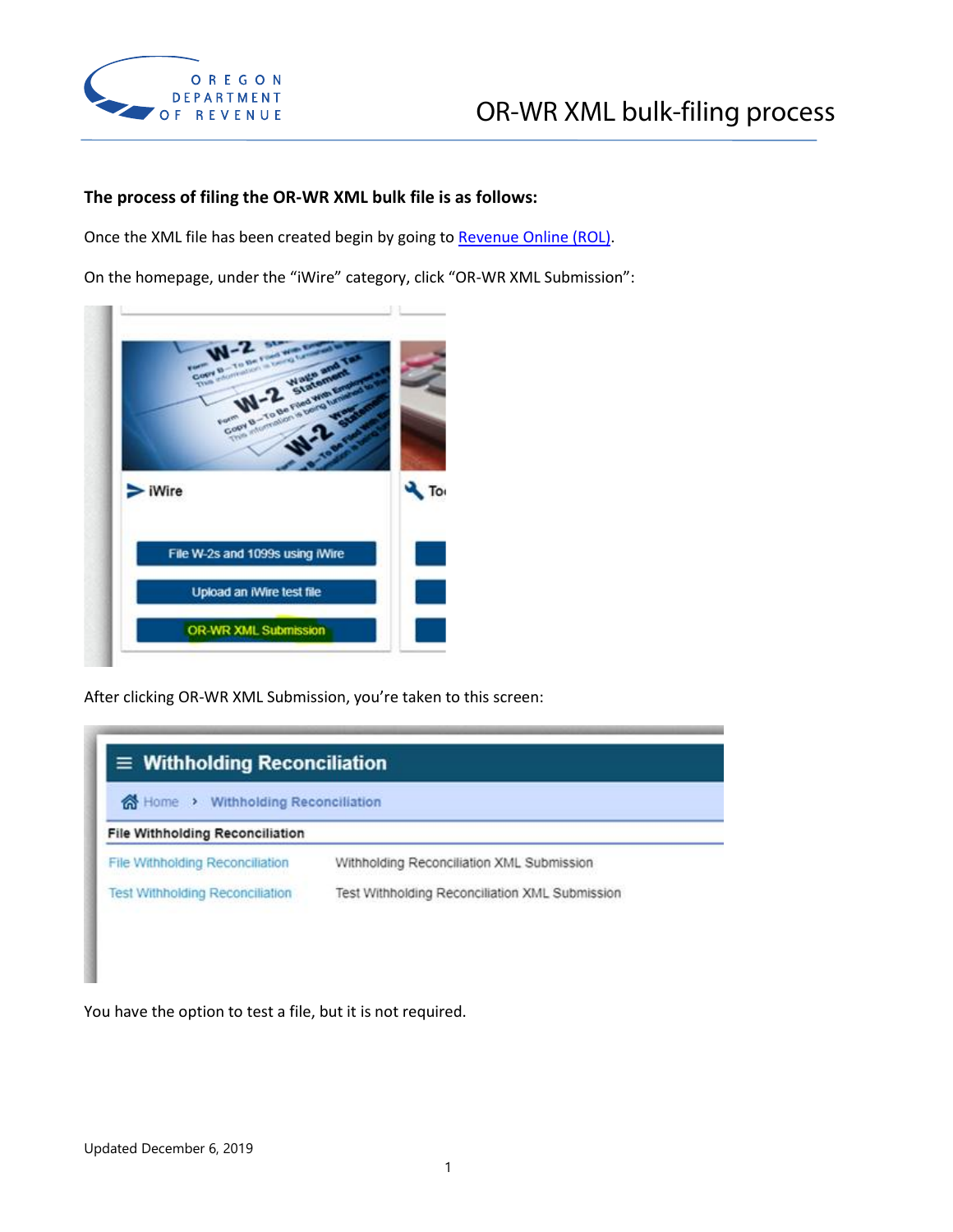

When you click on "File Withholding Reconciliation," you're taken to this page:

|                                                                                                                                                                                                                                                                                                            | $\equiv$ OR-WR Submission                                                                                                                                                          |                                                                                               |                    |             |  |
|------------------------------------------------------------------------------------------------------------------------------------------------------------------------------------------------------------------------------------------------------------------------------------------------------------|------------------------------------------------------------------------------------------------------------------------------------------------------------------------------------|-----------------------------------------------------------------------------------------------|--------------------|-------------|--|
|                                                                                                                                                                                                                                                                                                            | K Home > Withholding Reconciliation > OR-WR Submission                                                                                                                             |                                                                                               |                    |             |  |
|                                                                                                                                                                                                                                                                                                            | 1. File Upload<br>2. Contact Info                                                                                                                                                  |                                                                                               |                    |             |  |
|                                                                                                                                                                                                                                                                                                            | <b>File Upload</b>                                                                                                                                                                 |                                                                                               |                    |             |  |
|                                                                                                                                                                                                                                                                                                            | *** This process is intended for participants who (1) have technical expertise to create and validate an XML<br>document or (2) are using software that provides that service. *** |                                                                                               |                    |             |  |
|                                                                                                                                                                                                                                                                                                            |                                                                                                                                                                                    | Note: If the return is for tax year 2019 or beyond, it must contain the RetirementPlan field. |                    |             |  |
|                                                                                                                                                                                                                                                                                                            |                                                                                                                                                                                    | XML schema and developers quide                                                               |                    |             |  |
|                                                                                                                                                                                                                                                                                                            |                                                                                                                                                                                    | Enter the form year for submission, click 'Add', and select your XML file.                    |                    |             |  |
|                                                                                                                                                                                                                                                                                                            | Form year                                                                                                                                                                          | Enter forms for a different year.<br>2018                                                     |                    |             |  |
|                                                                                                                                                                                                                                                                                                            | <b>Attachments</b>                                                                                                                                                                 |                                                                                               |                    |             |  |
|                                                                                                                                                                                                                                                                                                            | <b>Type</b>                                                                                                                                                                        | File Name                                                                                     | <b>Description</b> | <b>Size</b> |  |
| Click Add above to upload your file.<br>Add file to continue.<br>By submitting this file to the department, you are authorizing the Oregon<br>Department of Revenue to discuss with the submitter of this file the contents of<br>the submitted file<br>Cancel<br><b>Save</b><br><b>Next</b><br>C Previous |                                                                                                                                                                                    |                                                                                               |                    |             |  |
|                                                                                                                                                                                                                                                                                                            |                                                                                                                                                                                    |                                                                                               |                    |             |  |

Like iWire, all the validation is done on the front end when attaching the file. If the file attaches, it is valid, and you can submit it. To attach a file, click the "Add" tab. You'll then be prompted to choose a file:

| <b>OR-WR Submission</b><br>$\equiv$                                                                                                                                                |                                                                                               |                 |                                      |  |
|------------------------------------------------------------------------------------------------------------------------------------------------------------------------------------|-----------------------------------------------------------------------------------------------|-----------------|--------------------------------------|--|
| Withholding Reconciliation > OR-WR Submission<br>K <sup>*</sup> Home →                                                                                                             |                                                                                               |                 |                                      |  |
| 1. File Upload<br>2. Contact Info                                                                                                                                                  |                                                                                               |                 |                                      |  |
| <b>File Upload</b>                                                                                                                                                                 |                                                                                               |                 |                                      |  |
| *** This process is intended for participants who (1) have technical expertise to create and validate an XML<br>document or (2) are using software that provides that service. *** |                                                                                               |                 |                                      |  |
|                                                                                                                                                                                    | Note: If the return is for tax year 2019 or beyond, it must contain the RetirementPlan field. |                 |                                      |  |
| XML schema and developers quide                                                                                                                                                    |                                                                                               |                 |                                      |  |
| Enter the form year for submission, click 'Add', and select your XML file.                                                                                                         |                                                                                               |                 |                                      |  |
| Select a file to attach<br>Enter for<br>×<br>2018<br>Form year                                                                                                                     |                                                                                               |                 |                                      |  |
| <b>Attachments</b>                                                                                                                                                                 | Type                                                                                          | OR-WR XML<br>▼  | Add                                  |  |
| <b>File Name</b><br><b>Type</b>                                                                                                                                                    | Description                                                                                   | my test         | <b>Size</b>                          |  |
|                                                                                                                                                                                    | Choose File                                                                                   | xml testing.xml | Click Add above to upload your file. |  |
| By submitting this file to the department<br>Department of Revenue to discuss with<br>the submitted file                                                                           |                                                                                               | Save<br>Cancel  |                                      |  |
| Save<br><b>Cancel</b>                                                                                                                                                              |                                                                                               |                 | <b>Next</b><br><b>Previous</b>       |  |

Updated December 6, 2019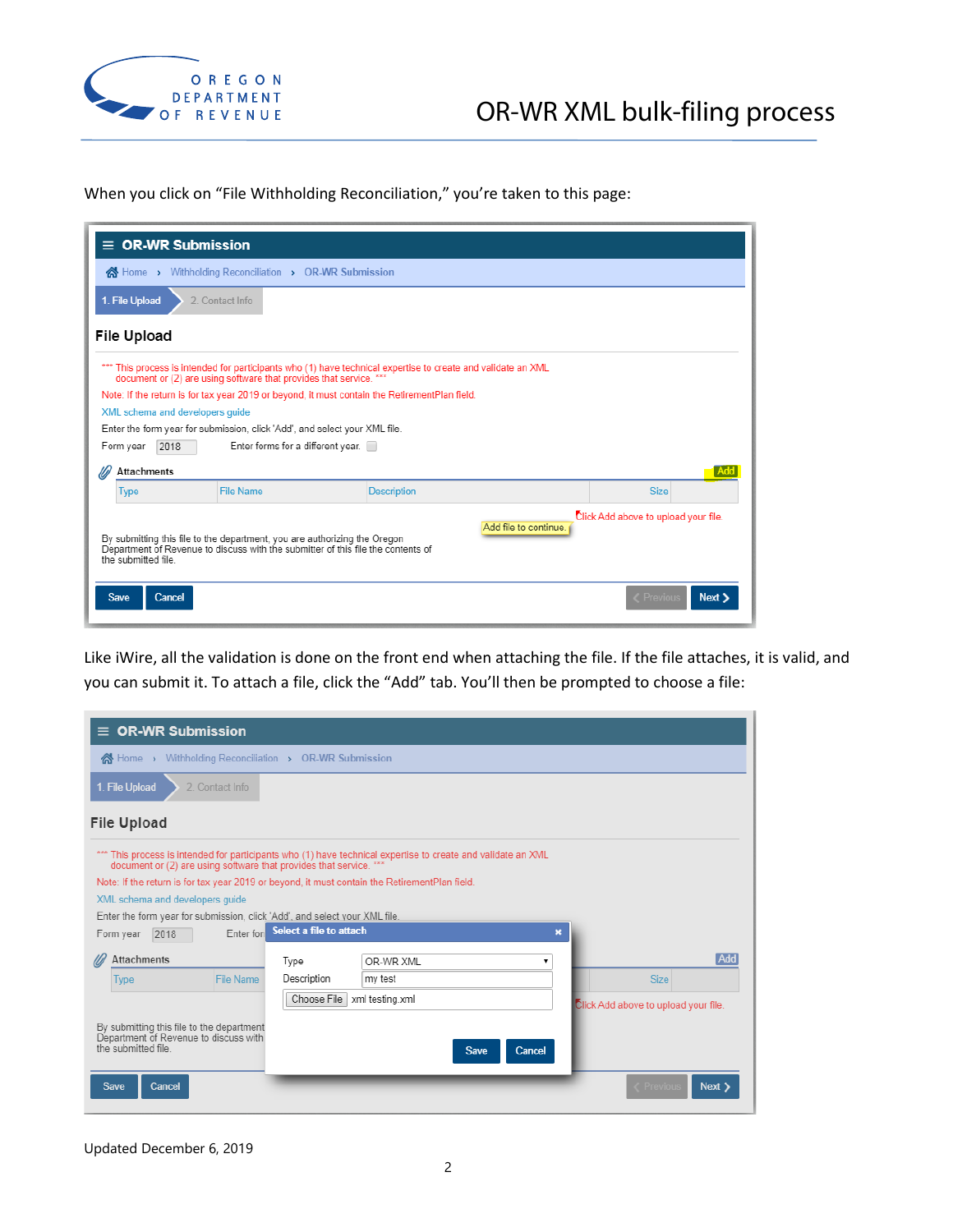

After you've chosen the file, click to save. This is when the file is run against the schema to determine if it is valid. If the file is not valid, a window will pop up informing the submitter and provide them with a description of why it was invalid. In the case below, the file did not contain the required RetirementPlan indicator.

| <b>OR-WR Submission</b><br>=                                                                                                                                                                                                                                                         |                                                                   |                                                                                                              |                                      |  |  |
|--------------------------------------------------------------------------------------------------------------------------------------------------------------------------------------------------------------------------------------------------------------------------------------|-------------------------------------------------------------------|--------------------------------------------------------------------------------------------------------------|--------------------------------------|--|--|
| K Home > Withholding Reconciliation > OR-WR Submission                                                                                                                                                                                                                               |                                                                   |                                                                                                              |                                      |  |  |
| 1. File Upload<br>2. Contact Info                                                                                                                                                                                                                                                    |                                                                   |                                                                                                              |                                      |  |  |
| <b>File Upload</b>                                                                                                                                                                                                                                                                   |                                                                   |                                                                                                              |                                      |  |  |
| document or (2) are using software that provides that service. ***<br>Note: If the return is for tax year 2019 or beyond, it must contain the RetirementPlan field.<br>XML schema and developers quide<br>Enter the form year for submission, click 'Add', and select your XML file. |                                                                   | *** This process is intended for participants who (1) have technical expertise to create and validate an XML |                                      |  |  |
| 2019<br>Form year                                                                                                                                                                                                                                                                    | Select a file to attach<br>Enter for                              |                                                                                                              | ×                                    |  |  |
| <b>Attachments</b>                                                                                                                                                                                                                                                                   | Type                                                              | OR-WR XML<br>▼                                                                                               | Add                                  |  |  |
| <b>File Name</b><br><b>Type</b>                                                                                                                                                                                                                                                      | Description                                                       | my test                                                                                                      | <b>Size</b>                          |  |  |
|                                                                                                                                                                                                                                                                                      | Choose File   xml testing.xml                                     |                                                                                                              | Click Add above to upload your file. |  |  |
| By submitting this file to the department<br>Department of Revenue to discuss with<br>the submitted file                                                                                                                                                                             |                                                                   | Cancel<br><b>Save</b>                                                                                        |                                      |  |  |
| Save<br>Cancel                                                                                                                                                                                                                                                                       | xml testing.xml                                                   |                                                                                                              | <b>Next</b>                          |  |  |
|                                                                                                                                                                                                                                                                                      | Please correct file errors and resubmit.<br>$\boldsymbol{\times}$ | Need help? To submit a test file To the Department Of Revenue click OK To close this                         |                                      |  |  |
|                                                                                                                                                                                                                                                                                      | Validation (1 errors):                                            | window, Cancel this submission, Then Select 'Upload a test schedule'.                                        |                                      |  |  |
|                                                                                                                                                                                                                                                                                      | 0100000000000or00001                                              | Error Line: 0 Error Message: RetirementPlan field missing for SubmissionID                                   |                                      |  |  |
|                                                                                                                                                                                                                                                                                      |                                                                   |                                                                                                              | <b>OK</b><br>bout Oregon.gov         |  |  |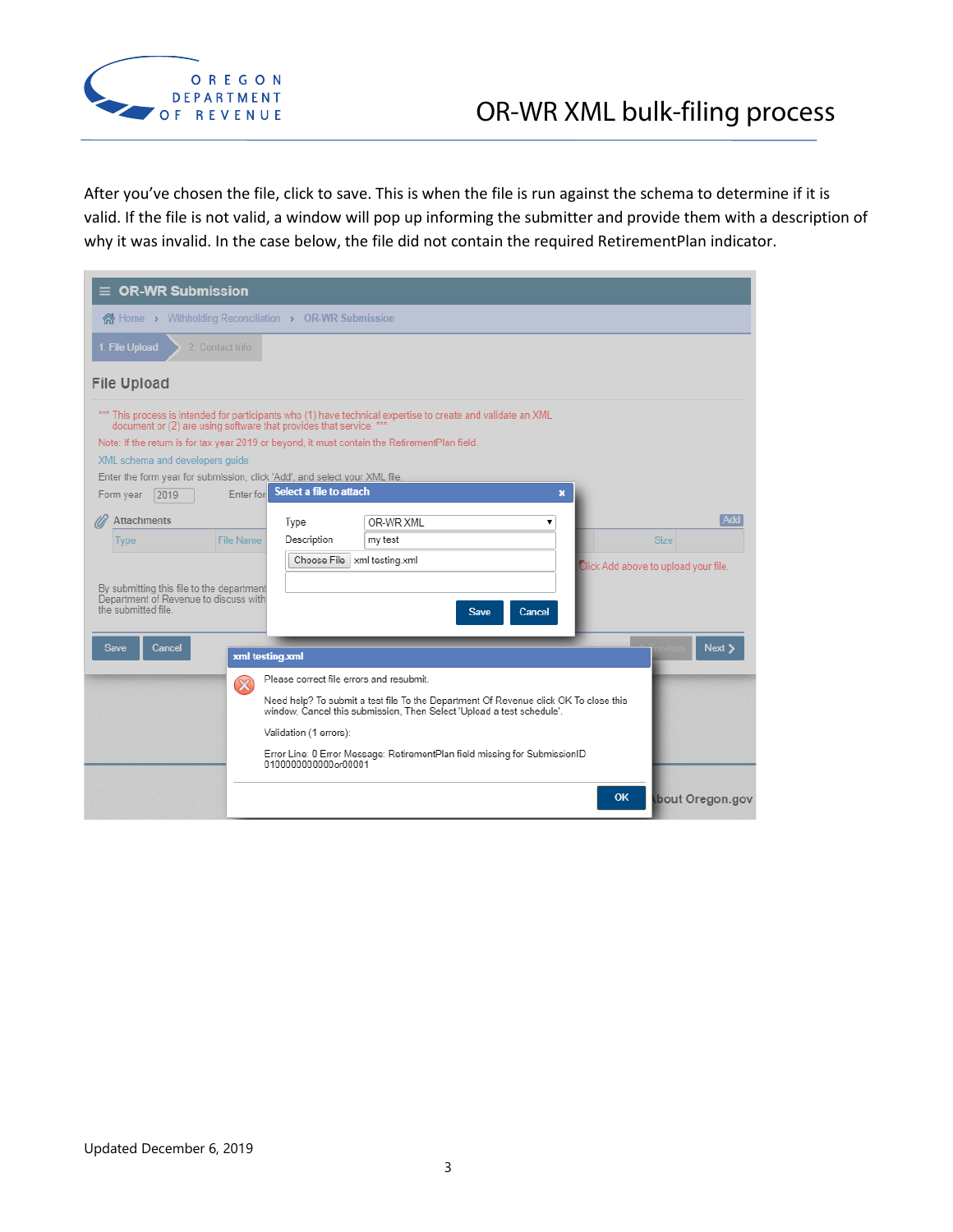

Upon clicking OK, you're returned to the File Upload screen, and you can make the necessary changes. Once corrected, perform the steps above (click Add, Select file, click Save). If the file is valid, you'll see it attached:

|                                                                                                                                                                                     | $\equiv$ OR-WR Submission                              |                                                                                               |                    |             |           |  |
|-------------------------------------------------------------------------------------------------------------------------------------------------------------------------------------|--------------------------------------------------------|-----------------------------------------------------------------------------------------------|--------------------|-------------|-----------|--|
|                                                                                                                                                                                     | K Home > Withholding Reconciliation > OR-WR Submission |                                                                                               |                    |             |           |  |
| 1. File Upload<br>2. Contact Info                                                                                                                                                   |                                                        |                                                                                               |                    |             |           |  |
| <b>File Upload</b>                                                                                                                                                                  |                                                        |                                                                                               |                    |             |           |  |
| *** This process is intended for participants who (1) have technical expertise to create and validate an XML<br>document or (2) are using software that provides that service. ***  |                                                        |                                                                                               |                    |             |           |  |
|                                                                                                                                                                                     |                                                        | Note: If the return is for tax year 2019 or beyond, it must contain the RetirementPlan field. |                    |             |           |  |
|                                                                                                                                                                                     | XML schema and developers guide                        |                                                                                               |                    |             |           |  |
|                                                                                                                                                                                     |                                                        | Enter the form year for submission, click 'Add', and select your XML file.                    |                    |             |           |  |
|                                                                                                                                                                                     | Form year<br>2019                                      | Enter forms for a different year.                                                             |                    |             |           |  |
| Add<br>Attachments<br>lb                                                                                                                                                            |                                                        |                                                                                               |                    |             |           |  |
|                                                                                                                                                                                     | <b>Type</b>                                            | <b>File Name</b>                                                                              | <b>Description</b> | <b>Size</b> |           |  |
|                                                                                                                                                                                     | OR-WR XML                                              | xml testing.xml                                                                               | my test            |             | 88 Remove |  |
| By submitting this file to the department, you are authorizing the Oregon<br>Department of Revenue to discuss with the submitter of this file the contents of<br>the submitted file |                                                        |                                                                                               |                    |             |           |  |
|                                                                                                                                                                                     | < Previous<br><b>Save</b><br>Cancel<br>Next :          |                                                                                               |                    |             |           |  |

From here, you can click "Next," which will take you to the following screen:

| $\equiv$ OR-WR Submission                              |                             |            |        |
|--------------------------------------------------------|-----------------------------|------------|--------|
| K Home > Withholding Reconciliation > OR-WR Submission |                             |            |        |
| 2. Contact Info<br>1. File Upload                      |                             |            |        |
| <b>Contact Info</b>                                    |                             |            |        |
| Contact name JEFF TEST                                 |                             |            |        |
|                                                        | Contact email JEFF@TEST.COM |            |        |
| Verify email address JEFF@TEST.COM                     |                             |            |        |
| Contact phone 5039458100                               | Extension                   |            |        |
| Fax number                                             |                             |            |        |
|                                                        |                             |            |        |
| Cancel<br><b>Save</b>                                  |                             | < Previous | Submit |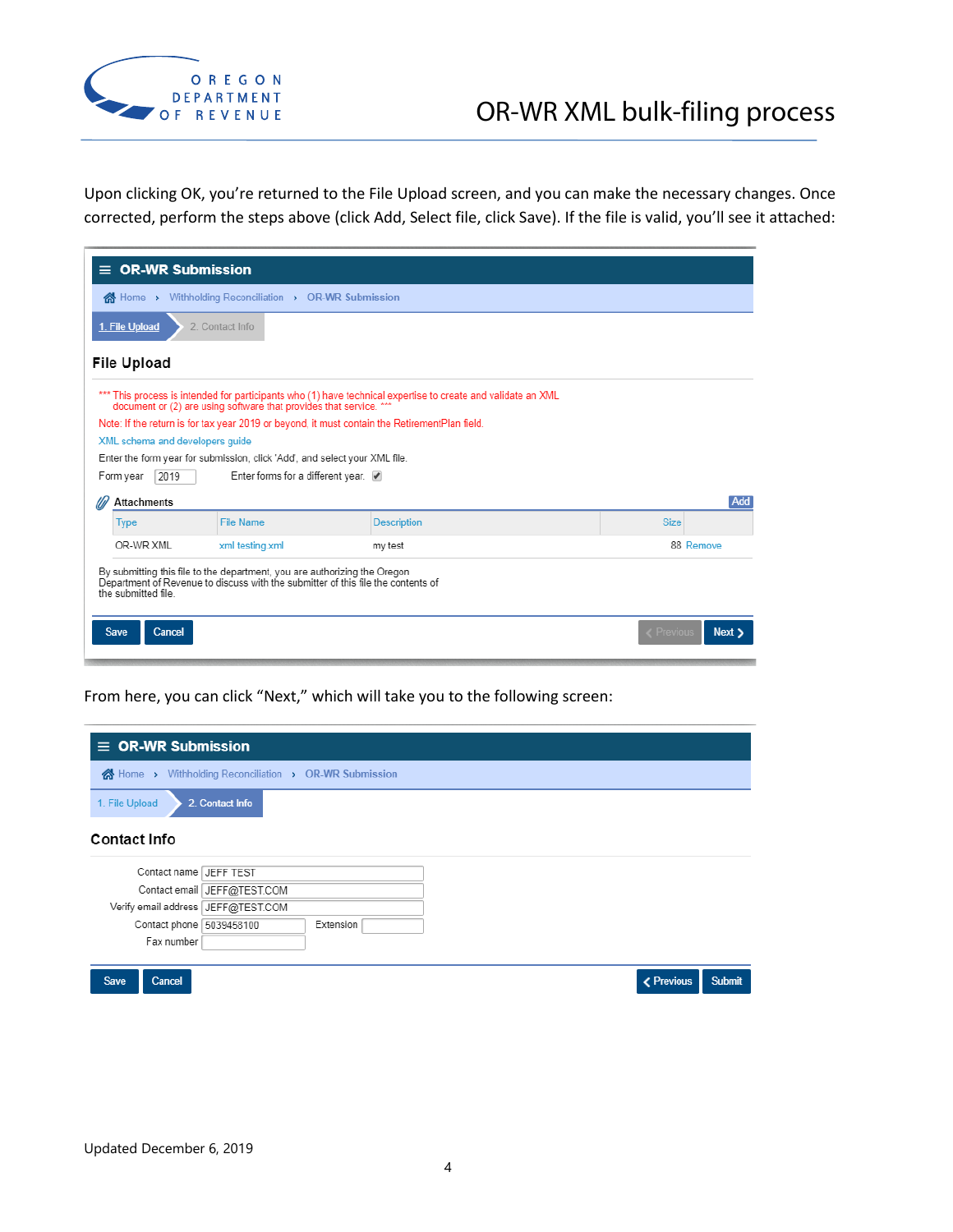

## OR-WR XML bulk-filing process

Once you've entered your contact information, click Submit, which will take you to this confirmation screen:



Click here to go to Revenue Online.

Need Help? Contact us. (503) 378-4988 or (800) 356-4222 questions.dor@oregon.gov OREGON

DEPARTMENT OF REVENUE

Revenue Online - Do Not Reply No Items